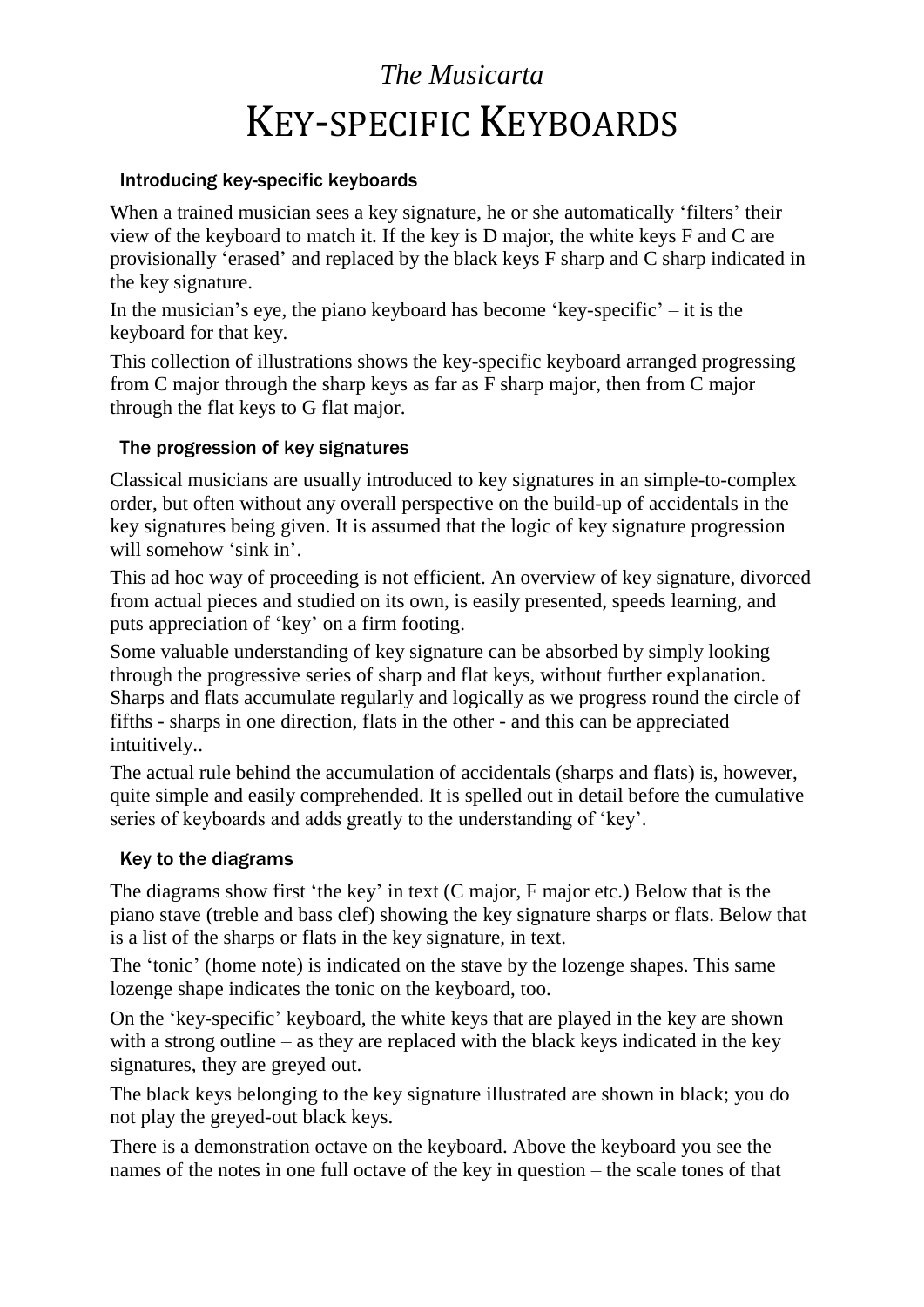key. Below the keyboard is the one-octave scale fingering, the right hand above the left hand.



#### General observations

- Sharps accumulate as roots fall a **fourth** (rise a fifth).
- Flats accumulate as roots fall a **fifth** (rise a fourth).
- Accidentals in key signatures accumulate in a certain order.
	- Sharps: F sharp, C sharp, G sharp, D sharp, A sharp, E sharp.
	- Flats: B flat. E flat, A flat, D flat, G flat, C flat.

(Two sharps in a key signature are always F sharp and C sharp; three flats in a key signature are always B flat, E flat and A flat, and so on.)

- The tonic of a major sharp key is always a semitone above the last sharp in the key signature.
- The tonic of a major flat key is always a perfect fourth below the last flat in the key signature.

Use these keyboards in conjunction with the following Musicarta resources:

- Scale practise patterns see the Musicarta [Scales home page.](http://www.musicarta.com/musical_scales.html)
- The Musicarta [Keyboard Chord Generator](http://www.musicarta.com/chord-finder.html) a visual glossary of the triads.
- [Inversions](http://www.musicarta.com/keyboard-chords.html) and [broken chord patterns.](http://www.musicarta.com/keyboard-chords_BCP_1.html) See also the Musicarta YouTube [Inversions modules.](http://youtu.be/wMQhqpdlaKI)

This material is © copyright R A Chappell 2012. You may reproduce these diagrams for private study purposes only. Removing the Musicarta branding is breach of copyright.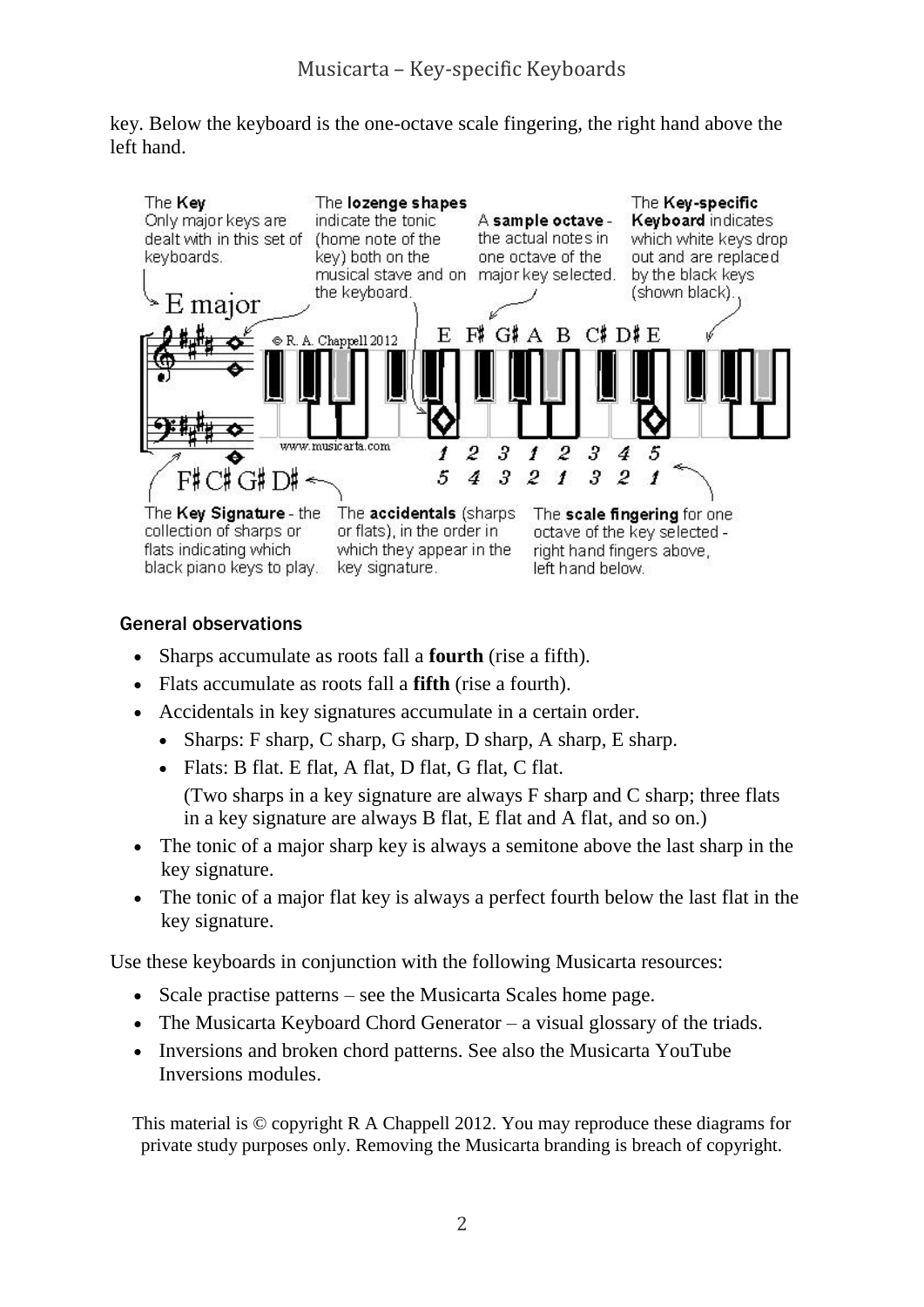# Musicarta Key-specific Keyboards – The sharp keys

## The accumulation of sharps

Sharps accumulate in the key signature as roots fall a perfect fourth: C major has no sharps, G major (down a perfect fourth) has one sharp, D major (down a fourth again) has two sharps, and so on.

The sharps 'carry over' into the new key. The new sharp is required to raise the seventh note of the new scale a semitone and make it a major seventh, only a semitone below the tonic. Thus, F sharp is the key signature for G major. The F sharp carries over into two-sharp D major (down a fourth); C sharp is required to sharpen the seventh and form a major scale.

This means that the tonic of a major sharp key is always a semitone above the last sharp in the key signature.







Musicarta Key-specific Keyboards are © R A Chappell 2012 www.musicarta.com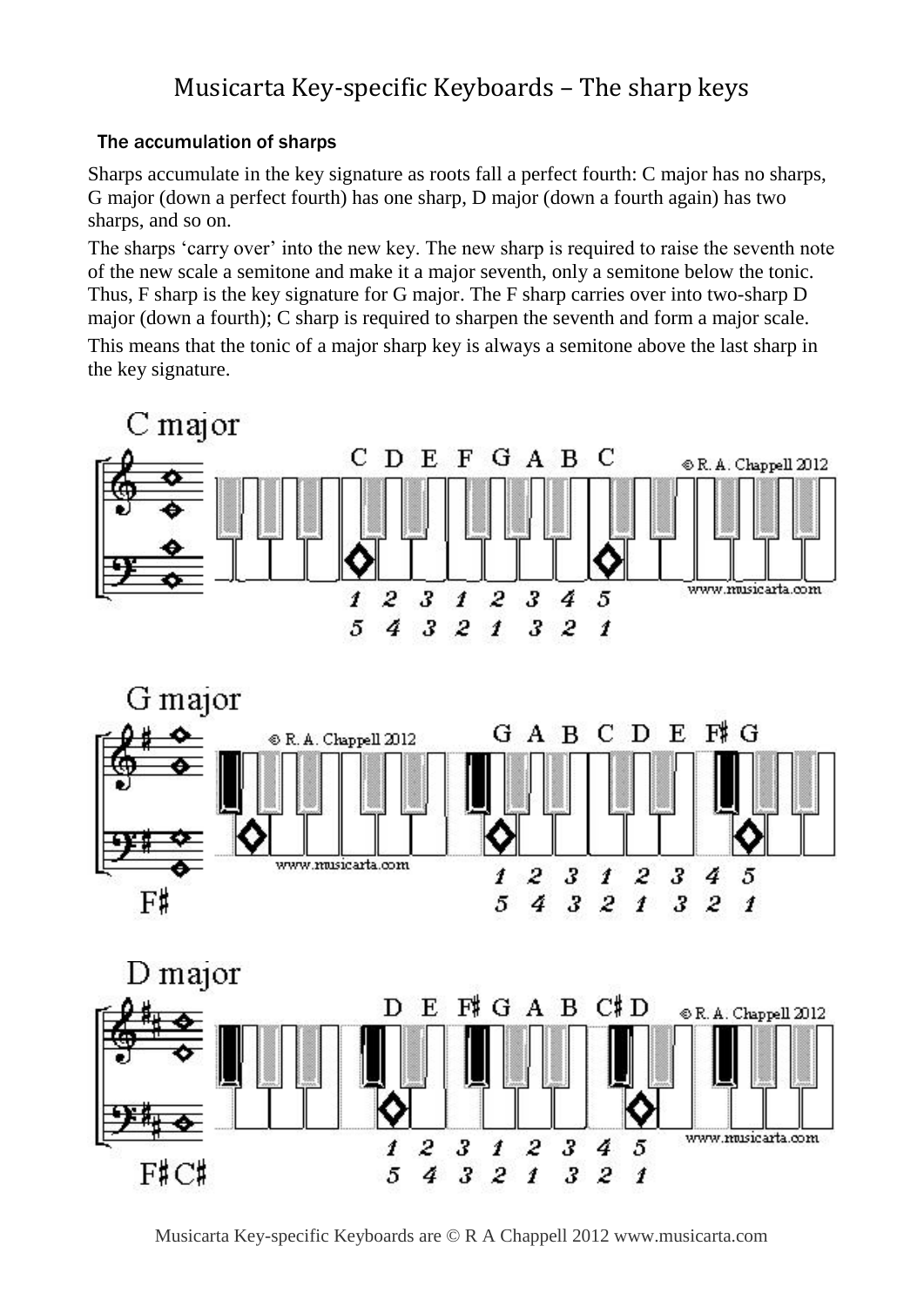







 $F^{\#}$  major (six sharps) is 'enharmonic' Gb major (six flats) – the keys used are the same.

Musicarta Key-specific Keyboards © R A Chappell 2012 www.musicarta.com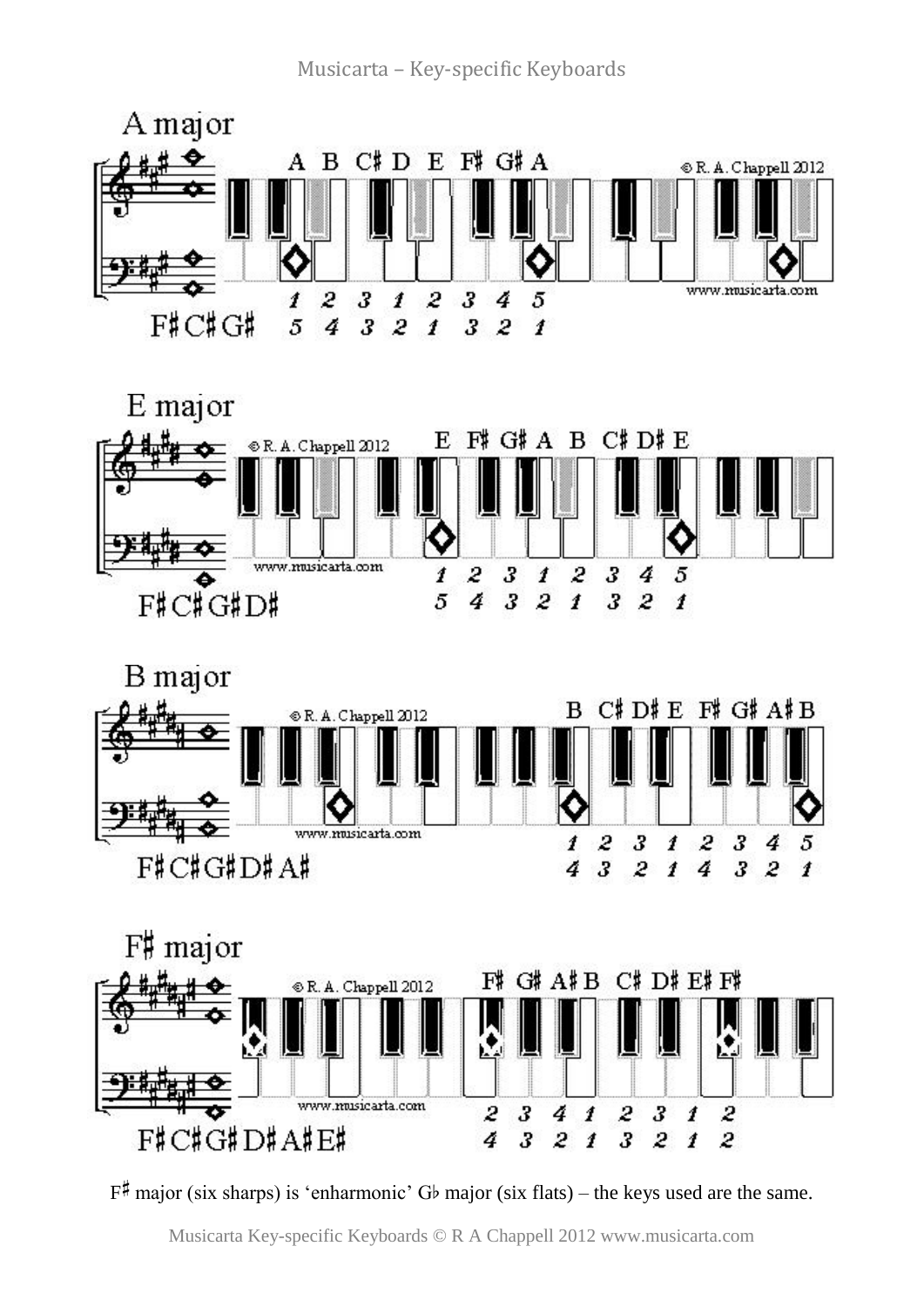## Musicarta Key-specific Keyboards – The flat keys

#### The accumulation of flats

The flats accumulate as roots fall a perfect fifth: C major has no sharps, F major (down a perfect fifth) has one flat, B flat major (down a fifth again) has two flats, and so on.

As with the sharps, the flats 'carry over' into the new key. The new flat is required to lower the fourth note of the new scale a semi-tone to a perfect fourth above the tonic. Thus, the single B flat is the key signature for F major. The B flat carries over into B flat major (down a fourth); E flat is required to lower the new fourth a semitone and form a major scale. This means that the tonic of a major flat key is always a perfect fourth below the last flat in the key signature.



Musicarta Key-specific Keyboards are © R A Chappell 2012 www.musicarta.com